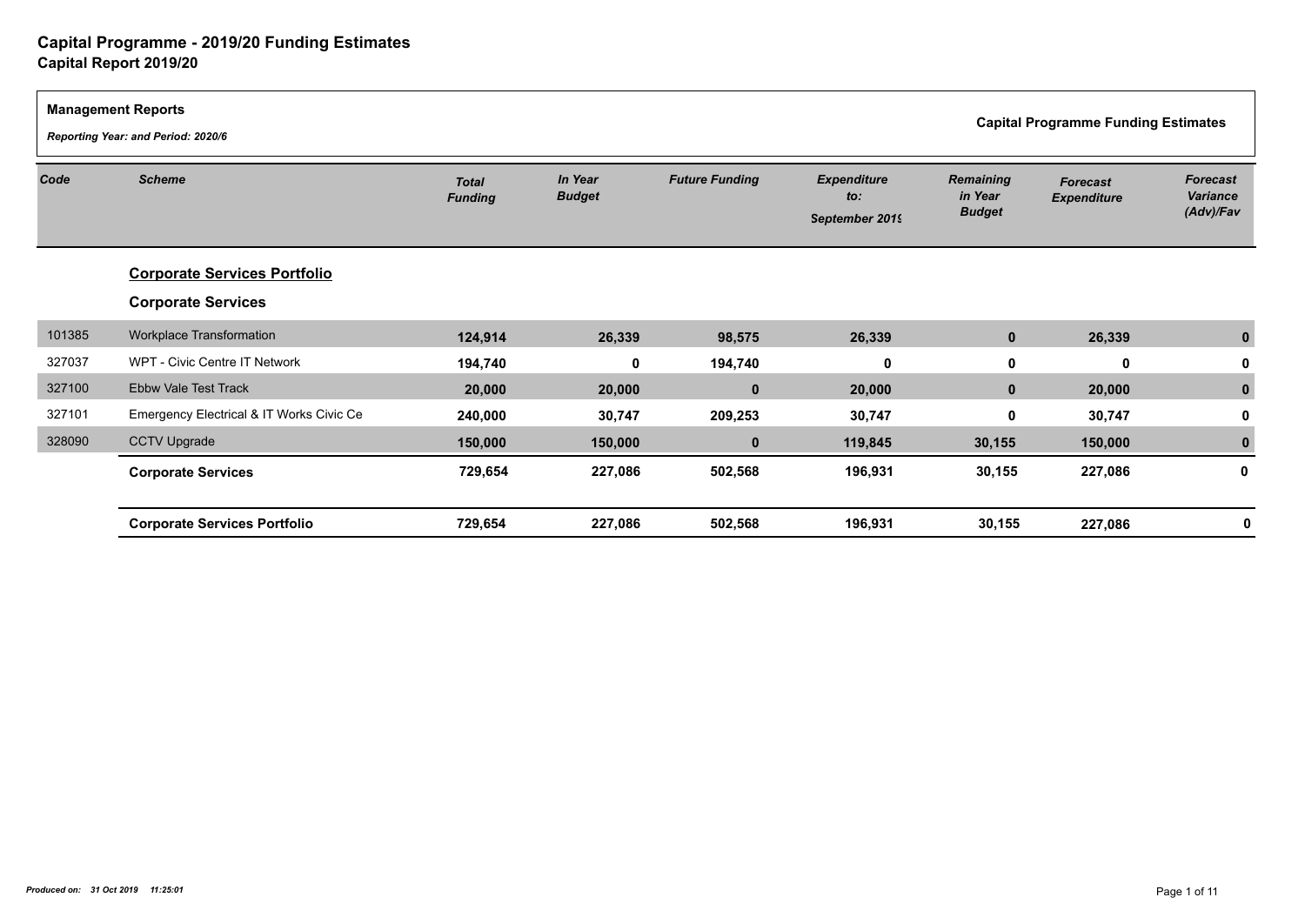|        | <b>Management Reports</b><br>Reporting Year: and Period: 2020/6 |                                |                          |                       |                                             | <b>Capital Programme Funding Estimates</b>   |                                       |                                          |  |
|--------|-----------------------------------------------------------------|--------------------------------|--------------------------|-----------------------|---------------------------------------------|----------------------------------------------|---------------------------------------|------------------------------------------|--|
| Code   | <b>Scheme</b>                                                   | <b>Total</b><br><b>Funding</b> | In Year<br><b>Budget</b> | <b>Future Funding</b> | <b>Expenditure</b><br>to:<br>September 2019 | <b>Remaining</b><br>in Year<br><b>Budget</b> | <b>Forecast</b><br><b>Expenditure</b> | <b>Forecast</b><br>Variance<br>(Adv)/Fav |  |
|        | <b>Social Services Portfolio</b>                                |                                |                          |                       |                                             |                                              |                                       |                                          |  |
|        | <b>Childrens Services</b>                                       |                                |                          |                       |                                             |                                              |                                       |                                          |  |
| 324718 | Flying Start - First Friends Childcare                          | 55,000                         | 55,000                   | $\pmb{0}$             | $\mathbf 0$                                 | 55,000                                       | 55,000                                | $\mathbf{0}$                             |  |
| 324719 | Flying Start - Cwm 2                                            | 26,352                         | 26,352                   | $\mathbf 0$           | 26,352                                      | $\mathbf 0$                                  | 26,352                                |                                          |  |
| 324721 | Flying Start - Ebbw Vale North                                  | 150,000                        | 150,000                  | $\mathbf 0$           | $\mathbf 0$                                 | 150,000                                      | 150,000                               | $\mathbf{0}$                             |  |
| 324727 | Flying Start - Swyffryd                                         | 19,500                         | 19,500                   | $\mathbf 0$           | 0                                           | 19,500                                       | 19,500                                | 0                                        |  |
| 324736 | <b>Flying Start Additional Works</b>                            | 60,000                         | 60,000                   | $\mathbf 0$           | 9,702                                       | 50,298                                       | 60,000                                | $\mathbf{0}$                             |  |
| 324770 | Childcare Offer - Sixbells Scheme                               | 1,500,000                      | 80,000                   | 1,420,000             | 2,079                                       | 77,921                                       | 80,000                                | 0                                        |  |
| 324771 | Childcare Offer - Badminton Scheme                              | 1,500,000                      | 50,000                   | 1,450,000             | $\mathbf{0}$                                | 50,000                                       | 50,000                                | 0                                        |  |
| 324772 | Childcare Offer - Blaina ICC Scheme                             | 500,000                        | 50,000                   | 450,000               | 43,496                                      | 6,504                                        | 50,000                                | 0                                        |  |
| 324773 | Childcare Offer - Swfryd Scheme                                 | 500,000                        | 450,000                  | 50,000                | 1,660                                       | 448,340                                      | 450,000                               | $\mathbf{0}$                             |  |
| 324774 | Childcare Offer - Small Grants Scheme                           | 100,000                        | 0                        | 100,000               | 0                                           | 0                                            | $\mathbf 0$                           | 0                                        |  |
|        | <b>Childrens Services</b>                                       | 4,410,852                      | 940,852                  | 3,470,000             | 83,289                                      | 857,563                                      | 940,852                               | $\mathbf 0$                              |  |
|        | <b>Adult Services</b>                                           |                                |                          |                       |                                             |                                              |                                       |                                          |  |
| 323003 | Health & Safety                                                 | 63,943                         | 63,943                   | $\pmb{0}$             | $\mathbf{0}$                                | 63,943                                       | 63,943                                | $\mathbf{0}$                             |  |
| 323120 | Disabled equipment                                              | 283,250                        | 279,750                  | 3,500                 | 279,750                                     | $\mathbf 0$                                  | 279,750                               | 0                                        |  |
| 323147 | Intermediate Care Fund                                          | 23,591                         | 23,591                   | $\mathbf 0$           | 23,591                                      | $\mathbf 0$                                  | 23,591                                | $\mathbf{0}$                             |  |
| 323149 | Better Care Capital Project                                     | 50,000                         | 50,000                   | $\mathbf 0$           | 0                                           | 50,000                                       | 50,000                                | 0                                        |  |
| 323150 | Cwrt Mytton Lift Refurbishment                                  | 50,000                         | 50,000                   | $\pmb{0}$             | 495                                         | 49,505                                       | 50,000                                | $\mathbf{0}$                             |  |
|        | <b>Adult Services</b>                                           | 470,784                        | 467,284                  | 3,500                 | 303,836                                     | 163.448                                      | 467,284                               | $\mathbf{0}$                             |  |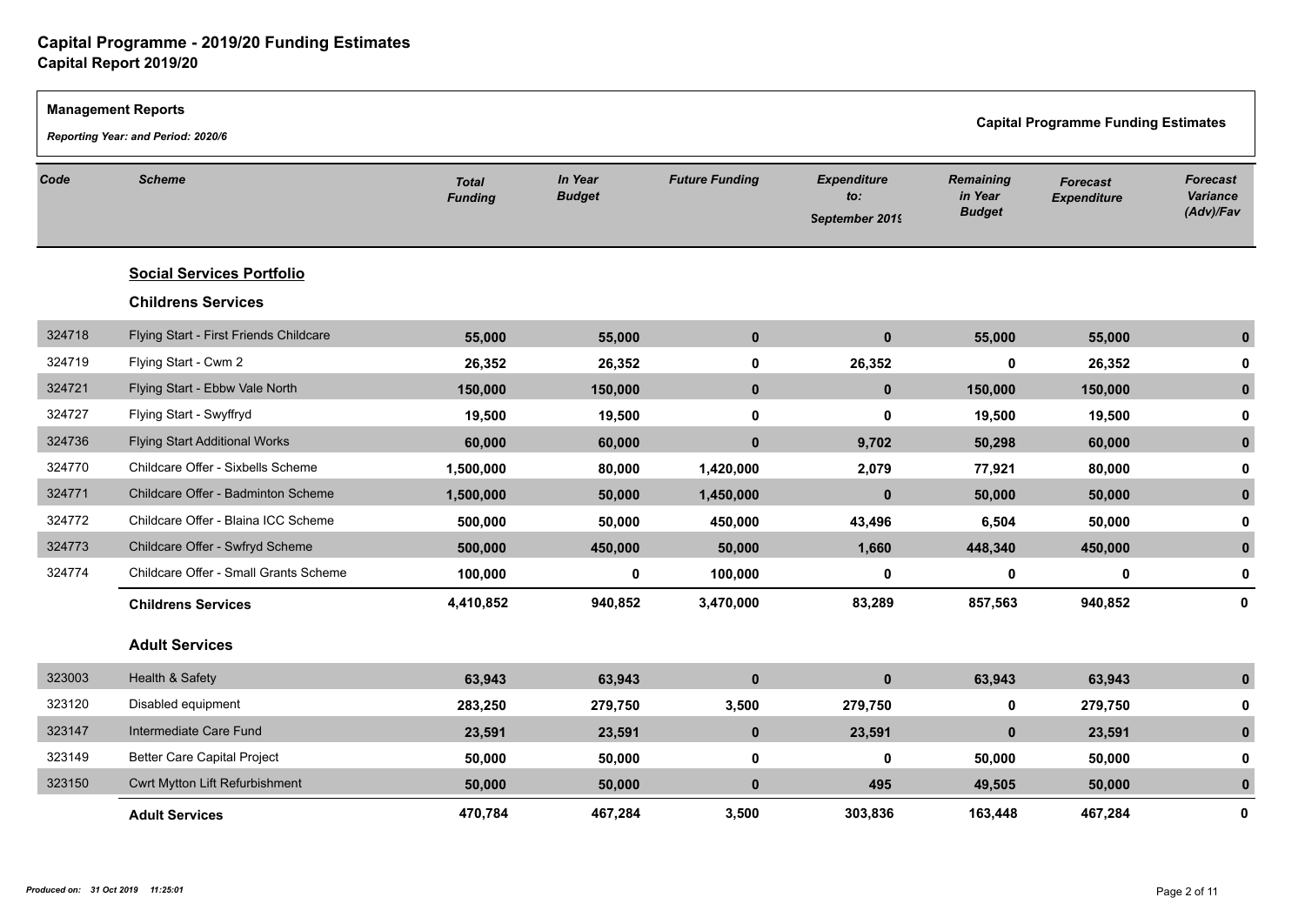| <b>Management Reports</b><br>Reporting Year: and Period: 2020/6 |                                  |                                |                                 |                       |                                             | <b>Capital Programme Funding Estimates</b> |                                       |                                          |  |
|-----------------------------------------------------------------|----------------------------------|--------------------------------|---------------------------------|-----------------------|---------------------------------------------|--------------------------------------------|---------------------------------------|------------------------------------------|--|
| Code                                                            | <b>Scheme</b>                    | <b>Total</b><br><b>Funding</b> | <b>In Year</b><br><b>Budget</b> | <b>Future Funding</b> | <b>Expenditure</b><br>to:<br>September 2019 | Remaining<br>in Year<br><b>Budget</b>      | <b>Forecast</b><br><b>Expenditure</b> | <b>Forecast</b><br>Variance<br>(Adv)/Fav |  |
|                                                                 | <b>Social Services Portfolio</b> | 4,881,636                      | 1,408,136                       | 3,473,500             | 387,125                                     | 1,021,011                                  | 1,408,136                             |                                          |  |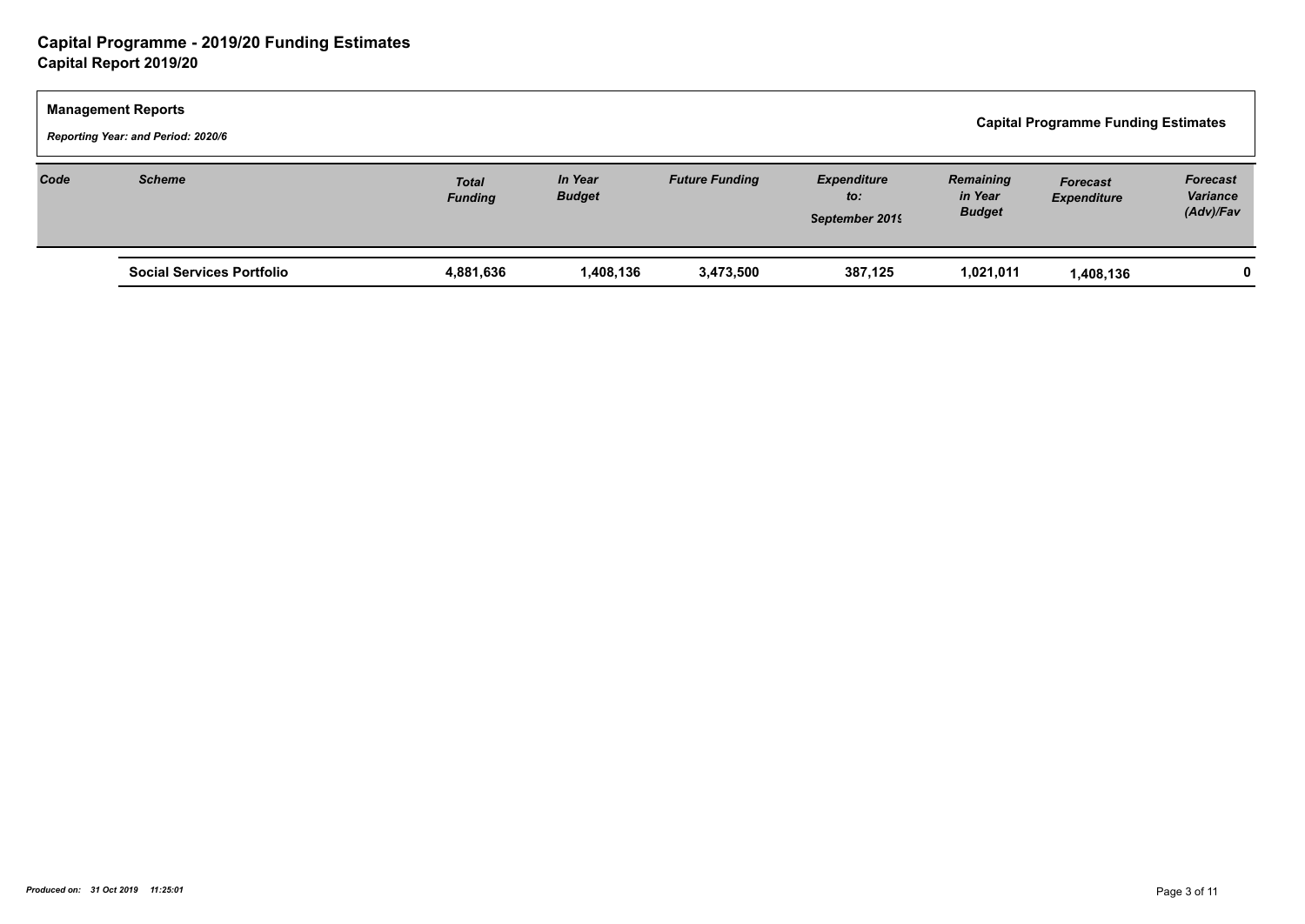|        | <b>Management Reports</b><br>Reporting Year: and Period: 2020/6 |                                |                          |                       |                                             |                                              | <b>Capital Programme Funding Estimates</b> |                                          |  |
|--------|-----------------------------------------------------------------|--------------------------------|--------------------------|-----------------------|---------------------------------------------|----------------------------------------------|--------------------------------------------|------------------------------------------|--|
| Code   | <b>Scheme</b>                                                   | <b>Total</b><br><b>Funding</b> | In Year<br><b>Budget</b> | <b>Future Funding</b> | <b>Expenditure</b><br>to:<br>September 2019 | <b>Remaining</b><br>in Year<br><b>Budget</b> | <b>Forecast</b><br><b>Expenditure</b>      | <b>Forecast</b><br>Variance<br>(Adv)/Fav |  |
|        | <b>Economy Portfolio</b>                                        |                                |                          |                       |                                             |                                              |                                            |                                          |  |
|        | <b>Tredegar Regeneration</b>                                    |                                |                          |                       |                                             |                                              |                                            |                                          |  |
| 326163 | Tredegar HLF                                                    | 1,225,419                      | 587,160                  | 638,259               | 297,530                                     | 289,630                                      | 587,160                                    | $\mathbf{0}$                             |  |
| 326167 | Tredegar STAR Community Centre                                  | 8,282                          | 4,682                    | 3,600                 | 3,980                                       | 702                                          | 4,682                                      | 0                                        |  |
|        | <b>Tredegar Regeneration</b>                                    | 1,233,701                      | 591,842                  | 641,859               | 301,510                                     | 290,332                                      | 591,842                                    | 0                                        |  |
|        | <b>Ebbw Vale Town Centre</b>                                    |                                |                          |                       |                                             |                                              |                                            |                                          |  |
| 326191 | TRI - Urban Centre Commercial Property I                        | 920,000                        | 400,000                  | 520,000               | $\mathbf 0$                                 | 400,000                                      | 400,000                                    | $\mathbf{0}$                             |  |
|        | <b>Ebbw Vale Town Centre</b>                                    | 920,000                        | 400,000                  | 520,000               | 0                                           | 400,000                                      | 400,000                                    | 0                                        |  |
|        | <b>Valleys Regional Park</b>                                    |                                |                          |                       |                                             |                                              |                                            |                                          |  |
| 326200 | <b>VRP Ebbw Fach Trail</b>                                      | 2,274                          | $\mathbf{0}$             | 2,274                 | $\mathbf 0$                                 | $\mathbf{0}$                                 | $\mathbf{0}$                               | $\mathbf{0}$                             |  |
| 326205 | VRP - Parc Bryn Bach                                            | 500,000                        | 500,000                  | $\pmb{0}$             | 0                                           | 500,000                                      | 500,000                                    | 0                                        |  |
|        | <b>Valleys Regional Park</b>                                    | 502,274                        | 500,000                  | 2,274                 | $\mathbf 0$                                 | 500,000                                      | 500,000                                    | 0                                        |  |
|        | <b>The Works Site</b>                                           |                                |                          |                       |                                             |                                              |                                            |                                          |  |
| 325097 | <b>Big Arch</b>                                                 | 1,058,000                      | 25,362                   | 1,032,638             | 25,362                                      | $\mathbf 0$                                  | 25,362                                     | $\mathbf{0}$                             |  |
| 325102 | Learning Works - 11-16 school                                   | 34,835                         | 34,835                   | $\mathbf 0$           | 34,835                                      | $\mathbf 0$                                  | 34,835                                     | 0                                        |  |
| 325220 | Site Investigation Works                                        | 19,000                         | $\mathbf{0}$             | 19,000                | $\mathbf 0$                                 | $\mathbf 0$                                  | $\mathbf 0$                                | $\mathbf{0}$                             |  |
| 325225 | Ebbw Valley Railway - Northern Extension                        | 2,441                          | $\mathbf 0$              | 2,441                 | $\mathbf 0$                                 | $\mathbf 0$                                  | $\mathbf 0$                                | $\mathbf 0$                              |  |
| 326079 | <b>General Offices Refurb</b>                                   | 20,000                         | 20,000                   | $\mathbf 0$           | 20,000                                      | $\mathbf 0$                                  | 20,000                                     | $\mathbf{0}$                             |  |
|        | The Works Site                                                  | 1,134,276                      | 80,197                   | 1,054,079             | 80,197                                      | $\mathbf 0$                                  | 80,197                                     | 0                                        |  |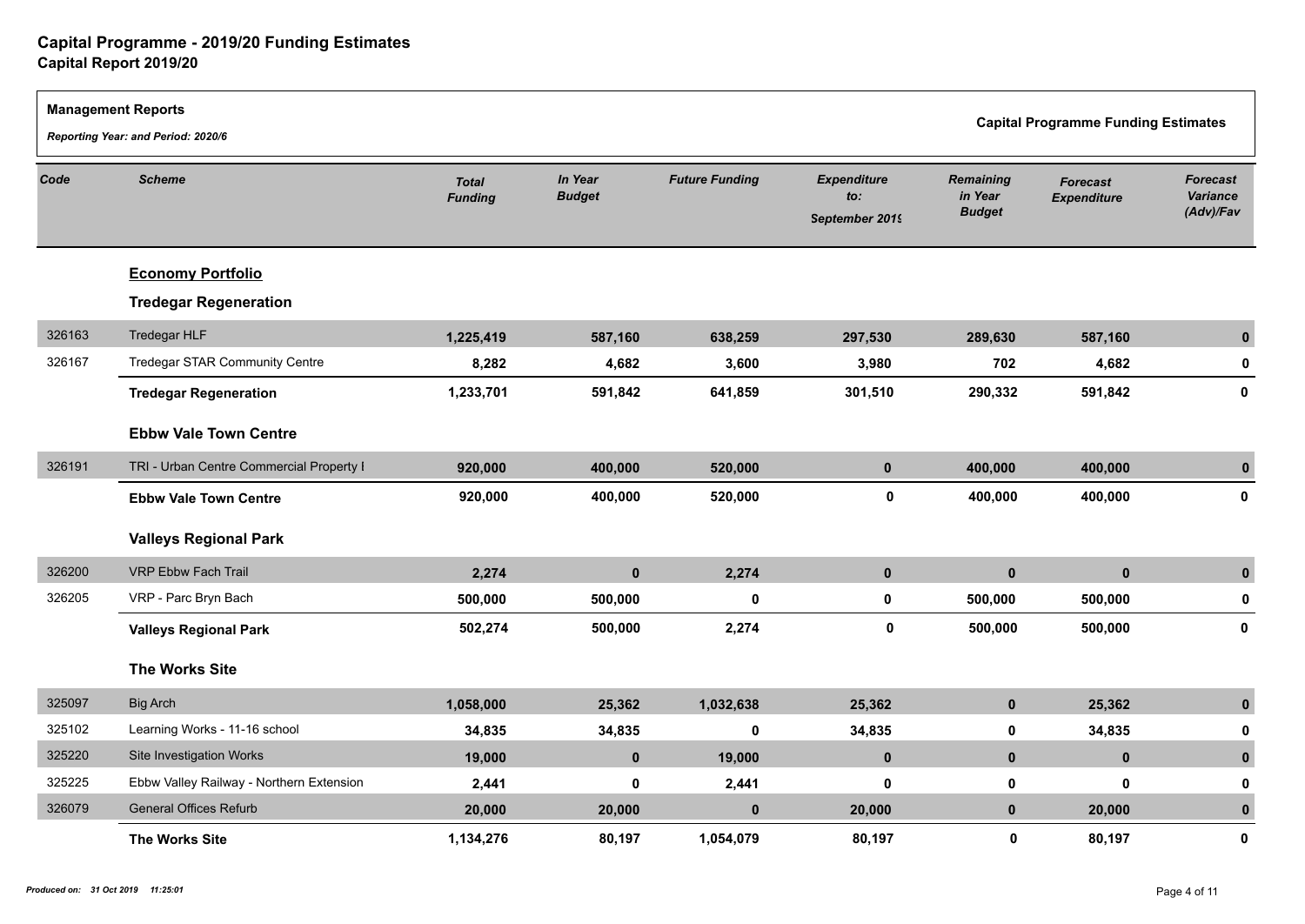$\Gamma$ 

|        | <b>Management Reports</b><br><b>Capital Programme Funding Estimates</b><br>Reporting Year: and Period: 2020/6 |                                |                          |                       |                                             |                                              |                                       |                                                 |  |  |
|--------|---------------------------------------------------------------------------------------------------------------|--------------------------------|--------------------------|-----------------------|---------------------------------------------|----------------------------------------------|---------------------------------------|-------------------------------------------------|--|--|
| Code   | <b>Scheme</b>                                                                                                 | <b>Total</b><br><b>Funding</b> | In Year<br><b>Budget</b> | <b>Future Funding</b> | <b>Expenditure</b><br>to:<br>September 2019 | <b>Remaining</b><br>in Year<br><b>Budget</b> | <b>Forecast</b><br><b>Expenditure</b> | <b>Forecast</b><br><b>Variance</b><br>(Adv)/Fav |  |  |
|        | <b>Other Regeneration</b>                                                                                     |                                |                          |                       |                                             |                                              |                                       |                                                 |  |  |
| 326006 | Tech Valley's Initiative                                                                                      | 500,000                        | $\mathbf{0}$             | 500,000               | $\mathbf{0}$                                | $\mathbf{0}$                                 | $\mathbf{0}$                          |                                                 |  |  |
| 326180 | Lime Avenue Business Park                                                                                     | 3,270,975                      | 1,004,342                | 2,266,633             | 4,342                                       | 1,000,000                                    | 1,004,342                             |                                                 |  |  |
| 326181 | Lime Avenue Employment park                                                                                   | 2,701,654                      | 78,453                   | 2,623,201             | 78,453                                      | $\mathbf{0}$                                 | 78,453                                |                                                 |  |  |
| 326182 | <b>Box Works</b>                                                                                              | 1,012,234                      | 1,012,234                | 0                     | 3,295                                       | 1,008,939                                    | 1,012,234                             |                                                 |  |  |
| 326183 | Regain 2                                                                                                      | 4,050,000                      | $\mathbf{0}$             | 4,050,000             | $\mathbf{0}$                                | $\mathbf{0}$                                 | $\mathbf{0}$                          |                                                 |  |  |
| 326225 | <b>Heat Networks Project</b>                                                                                  | 17,385                         | 0                        | 17,385                | 0                                           | 0                                            | 0                                     |                                                 |  |  |
| 326251 | <b>Constrained Units</b>                                                                                      | 315,905                        | $\mathbf{0}$             | 315,905               | $\mathbf{0}$                                | $\mathbf{0}$                                 | $\mathbf{0}$                          |                                                 |  |  |
| 326262 | Acquisition of Cwm Draw Units 1-6                                                                             | 4,500                          | 0                        | 4,500                 | 0                                           | 0                                            | 0                                     |                                                 |  |  |
| 326263 | Ebbw Vale Cenotaph & War Memorial Gar                                                                         | 20,752                         | 20,752                   | $\mathbf{0}$          | 20,652                                      | 100                                          | 20,752                                |                                                 |  |  |
| 326264 | Aneurin Bevan Memorial Stones                                                                                 | 30,000                         | 30,000                   | 0                     | 27,326                                      | 2,674                                        | 30,000                                |                                                 |  |  |
|        | <b>Other Regeneration</b>                                                                                     | 11,923,405                     | 2,145,781                | 9,777,624             | 134,069                                     | 2,011,712                                    | 2,145,781                             | O                                               |  |  |
|        | <b>Economy Portfolio</b>                                                                                      | 15,713,656                     | 3,717,820                | 11,995,836            | 515,776                                     | 3,202,044                                    | 3,717,820                             |                                                 |  |  |
|        |                                                                                                               |                                |                          |                       |                                             |                                              |                                       |                                                 |  |  |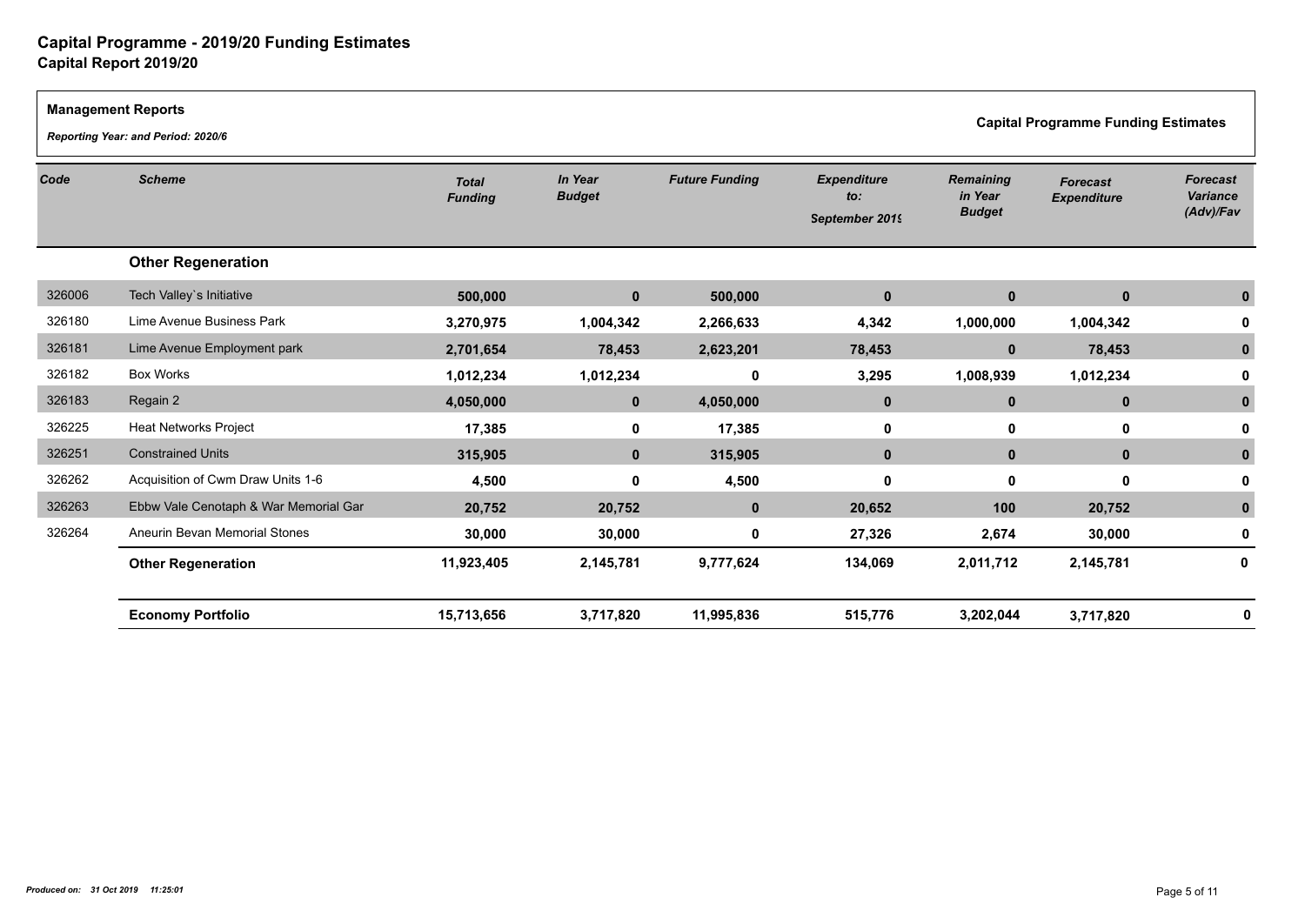|        | <b>Management Reports</b>                                                        |                                |                          |                       |                                             |                                       |                                       |                                          |  |  |
|--------|----------------------------------------------------------------------------------|--------------------------------|--------------------------|-----------------------|---------------------------------------------|---------------------------------------|---------------------------------------|------------------------------------------|--|--|
|        | <b>Capital Programme Funding Estimates</b><br>Reporting Year: and Period: 2020/6 |                                |                          |                       |                                             |                                       |                                       |                                          |  |  |
| Code   | <b>Scheme</b>                                                                    | <b>Total</b><br><b>Funding</b> | In Year<br><b>Budget</b> | <b>Future Funding</b> | <b>Expenditure</b><br>to:<br>September 2019 | Remaining<br>in Year<br><b>Budget</b> | <b>Forecast</b><br><b>Expenditure</b> | <b>Forecast</b><br>Variance<br>(Adv)/Fav |  |  |
|        | <b>Education and Active Living</b>                                               |                                |                          |                       |                                             |                                       |                                       |                                          |  |  |
|        | <b>Education Services</b>                                                        |                                |                          |                       |                                             |                                       |                                       |                                          |  |  |
| 324125 | <b>Education Minor Works</b>                                                     | 102,477                        | 102,477                  | $\mathbf 0$           | 16,605                                      | 85,872                                | 102,477                               | $\mathbf{0}$                             |  |  |
| 324130 | Abertillery Comprehensive Lighting Upgr                                          | 12,439                         | 0                        | 12,439                | 0                                           | 0                                     | 0                                     | 0                                        |  |  |
| 324135 | School Works Programme - Tech Services                                           | 35,022                         | $\mathbf 0$              | 35,022                | $\mathbf 0$                                 | $\mathbf 0$                           | $\mathbf{0}$                          | $\mathbf{0}$                             |  |  |
| 324138 | <b>Education Capital Maintenance</b>                                             | 16,450                         | 16,450                   | 0                     | 16,351                                      | 99                                    | 16,450                                | 0                                        |  |  |
| 324140 | Brynmawr Comp - Remodelling Reception                                            | 55,000                         | 55,000                   | $\mathbf 0$           | 9,550                                       | 45,450                                | 55,000                                | $\mathbf{0}$                             |  |  |
| 324141 | Bryn Bach - Kitchen Rep & Classroom ren                                          | 112,000                        | 112,000                  | $\mathbf 0$           | 89,532                                      | 22,468                                | 112,000                               | 0                                        |  |  |
| 324142 | Georgetown Windows & Boiler Replaceme                                            | 95,000                         | 95,000                   | $\mathbf 0$           | 25,011                                      | 69,989                                | 95,000                                | $\mathbf{0}$                             |  |  |
| 324143 | Rhos-y-fedwyn - Refurbishment                                                    | 96,000                         | 96,000                   | $\mathbf 0$           | 52,679                                      | 43,321                                | 96,000                                | 0                                        |  |  |
| 324144 | St Marys - Refurbishment                                                         | 60,000                         | 60,000                   | $\mathbf 0$           | $\mathbf{0}$                                | 60,000                                | 60,000                                | $\mathbf{0}$                             |  |  |
| 324145 | Tredegar Comp - Food & Technology                                                | 100,000                        | 100,000                  | $\mathbf 0$           | 0                                           | 100,000                               | 100,000                               | 0                                        |  |  |
| 324146 | Deighton - Kitchen                                                               | 104,234                        | 104,234                  | $\mathbf 0$           | 104,234                                     | $\mathbf{0}$                          | 104,234                               | $\mathbf{0}$                             |  |  |
| 324201 | Class Size - Willowtown                                                          | 199,600                        | 199,600                  | $\mathbf 0$           | 113,162                                     | 86,438                                | 199,600                               | 0                                        |  |  |
| 324202 | Class Size - St. Illtyd's                                                        | 70,000                         | 70,000                   | $\mathbf{0}$          | 65,335                                      | 4,665                                 | 70,000                                | $\mathbf{0}$                             |  |  |
| 324203 | Period Poverty                                                                   | 6,579                          | 6,579                    | 0                     | 6,579                                       | 0                                     | 6,579                                 | 0                                        |  |  |
| 324205 | St. Marys CIW MUGA                                                               | 89,125                         | 89,125                   | $\mathbf{0}$          | 51,870                                      | 37,255                                | 89,125                                | $\mathbf{0}$                             |  |  |
| 324206 | Georgetown S106                                                                  | 47,000                         | 47,000                   | $\mathbf 0$           | 15,629                                      | 31,371                                | 47,000                                | 0                                        |  |  |
| 324515 | Learning in Digital Wales                                                        | 34,596                         | $\mathbf 0$              | 34,596                | $\mathbf{0}$                                | $\mathbf{0}$                          | $\mathbf 0$                           | $\mathbf{0}$                             |  |  |
| 324530 | <b>ALN</b>                                                                       | 122,298                        | 0                        | 122,298               | 0                                           | $\mathbf 0$                           | $\mathbf 0$                           | 0                                        |  |  |
| 324532 | Ebbw Fawr ASD                                                                    | 3,890                          | $\mathbf 0$              | 3,890                 | $\mathbf{0}$                                | $\mathbf{0}$                          | $\mathbf{0}$                          | $\bf{0}$                                 |  |  |
| 324560 | Schools IT Infrastructure                                                        | 588,068                        | 588,068                  | 0                     | 30,870                                      | 557,198                               | 588,068                               | ŋ                                        |  |  |
| 324580 | Brynmawr 3G Pitch                                                                | 650,657                        | 650,657                  | $\mathbf{0}$          | 3,405                                       | 647,252                               | 650,657                               | $\bf{0}$                                 |  |  |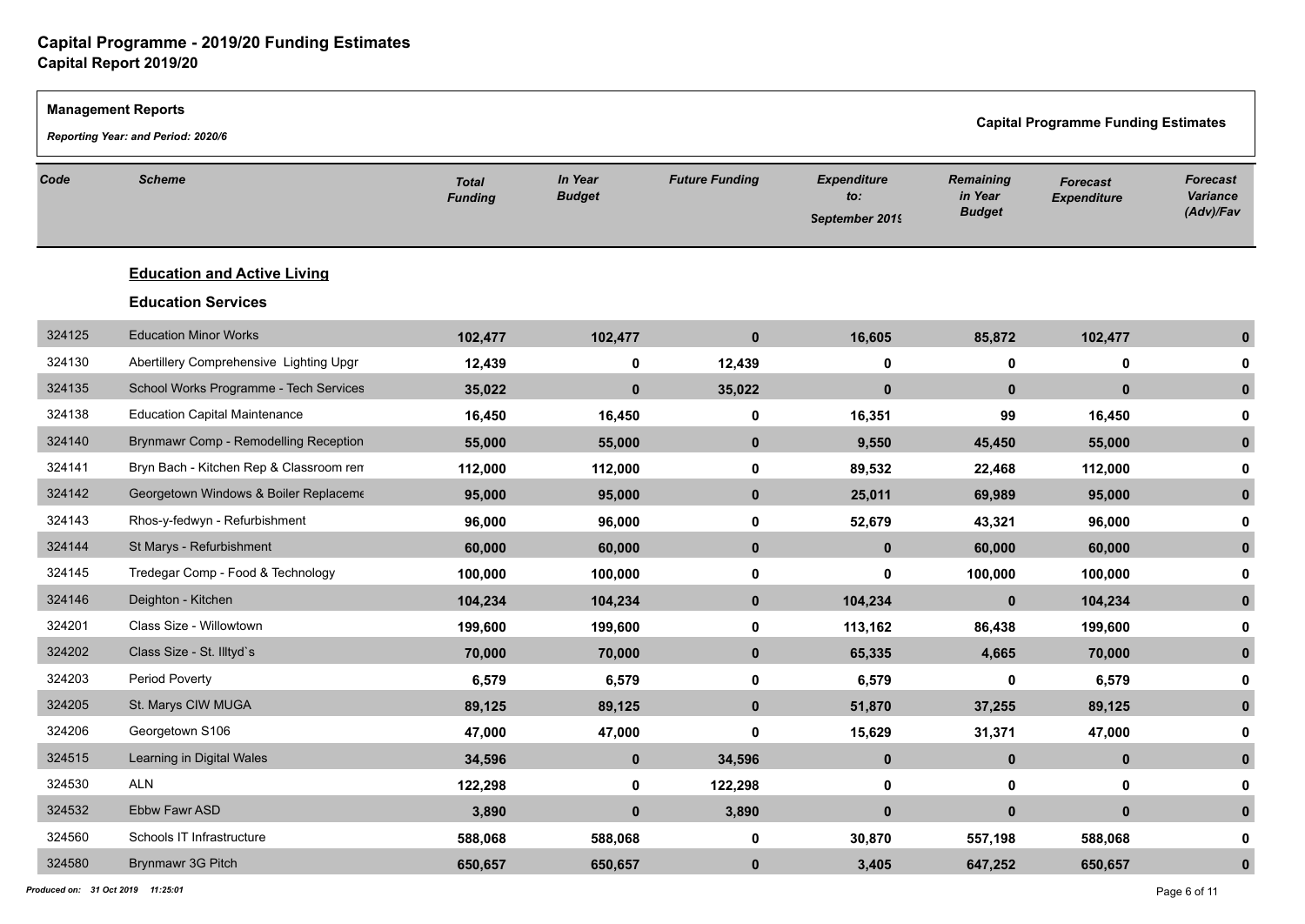#### **Management Reports**

*Reporting Year: and Period: 2020/6*

**Capital Programme Funding Estimates** 

| Code   | <b>Scheme</b>                            | <b>Total</b><br><b>Funding</b> | In Year<br><b>Budget</b> | <b>Future Funding</b> | <b>Expenditure</b><br>to:<br>September 2019 | <b>Remaining</b><br>in Year<br><b>Budget</b> | <b>Forecast</b><br><b>Expenditure</b> | <b>Forecast</b><br>Variance<br>(Adv)/Fav |
|--------|------------------------------------------|--------------------------------|--------------------------|-----------------------|---------------------------------------------|----------------------------------------------|---------------------------------------|------------------------------------------|
| 324740 | New Abertillery Primary School           | 29,164                         | 0                        | 29,164                | 0                                           | 0                                            | $\mathbf 0$                           |                                          |
| 324741 | Band A - Tredegar Comprehensive          | 3,738                          | $\mathbf{0}$             | 3,738                 | $\mathbf{0}$                                | $\bf{0}$                                     | $\mathbf{0}$                          |                                          |
| 324743 | 21st Century Schools Six Bells Project   | 3,329,782                      | 3,329,782                | 0                     | 2,803,116                                   | 526,666                                      | 3,329,782                             |                                          |
| 324744 | Ystruth Primary Welsh Medium Primary     | 15,736                         | 15,736                   | $\bf{0}$              | 15,736                                      | $\mathbf{0}$                                 | 15,736                                |                                          |
| 324750 | Band B - Welsh Medium New Build          | 6,350,000                      | 200,000                  | 6,150,000             | 51,768                                      | 148,232                                      | 200,000                               |                                          |
| 324751 | Band B - New Primary Ebbw Fawr Valley    | 9,000,000                      | 80,000                   | 8,920,000             | 990                                         | 79,010                                       | 80,000                                |                                          |
| 324752 | Band B - Secondary Remodelling Brynmay   | 3,200,000                      | 0                        | 3,200,000             | $\mathbf 0$                                 | 0                                            | $\mathbf 0$                           |                                          |
| 324753 | Band B - Secondary Remodelling Abertille | 3,200,000                      | $\mathbf 0$              | 3,200,000             | $\mathbf{0}$                                | $\mathbf 0$                                  | $\mathbf 0$                           |                                          |
| 324754 | Band B - Secondary Remodelling Tredega   | 3,200,000                      | $\Omega$                 | 3,200,000             | 0                                           | 0                                            | $\mathbf{0}$                          |                                          |
| 324755 | Band B - Welsh Medium Remodelling Bro    | 930,000                        | 400,000                  | 530,000               | 1,500                                       | 398,500                                      | 400,000                               |                                          |
|        | <b>Education Services</b>                | 31,858,855                     | 6,417,708                | 25,441,147            | 3,473,923                                   | 2,943,785                                    | 6,417,708                             | 0                                        |
|        | <b>Active Living Services</b>            |                                |                          |                       |                                             |                                              |                                       |                                          |
| 329089 | Abertillery LC Demolition                | 102,506                        | 102,506                  | $\bf{0}$              | 96,605                                      | 5,901                                        | 102,506                               |                                          |
| 329095 | Splash Pad                               | 110,000                        | 0                        | 110,000               | 0                                           | 0                                            | $\mathbf{0}$                          |                                          |
| 329097 | Play Equipment                           | 107,000                        | 107,000                  | $\bf{0}$              | 57,326                                      | 49,674                                       | 107,000                               |                                          |
|        | <b>Active Living Services</b>            | 319,506                        | 209,506                  | 110,000               | 153,931                                     | 55,575                                       | 209,506                               | 0                                        |
|        | <b>Education and Active Living</b>       | 32,178,361                     | 6,627,214                | 25,551,147            | 3,627,854                                   | 2,999,361                                    | 6,627,214                             |                                          |
|        |                                          |                                |                          |                       |                                             |                                              |                                       |                                          |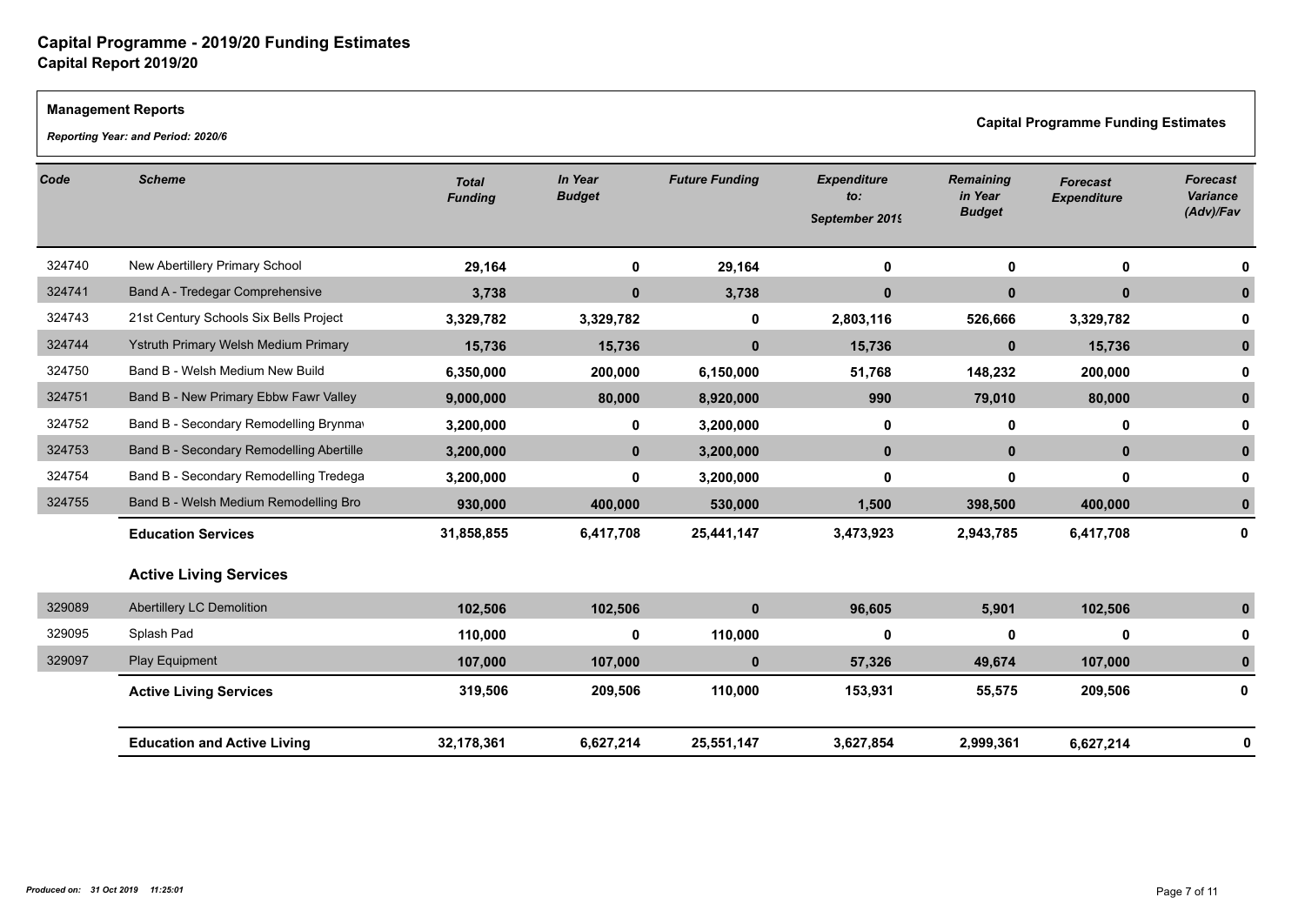|        | <b>Management Reports</b><br>Reporting Year: and Period: 2020/6 |                                |                                 |                       |                                             |                                              | <b>Capital Programme Funding Estimates</b> |                                          |
|--------|-----------------------------------------------------------------|--------------------------------|---------------------------------|-----------------------|---------------------------------------------|----------------------------------------------|--------------------------------------------|------------------------------------------|
| Code   | <b>Scheme</b>                                                   | <b>Total</b><br><b>Funding</b> | <b>In Year</b><br><b>Budget</b> | <b>Future Funding</b> | <b>Expenditure</b><br>to:<br>September 2019 | <b>Remaining</b><br>in Year<br><b>Budget</b> | <b>Forecast</b><br><b>Expenditure</b>      | <b>Forecast</b><br>Variance<br>(Adv)/Fav |
|        | <b>Environment Portfolio</b>                                    |                                |                                 |                       |                                             |                                              |                                            |                                          |
|        | <b>Environmental Services</b>                                   |                                |                                 |                       |                                             |                                              |                                            |                                          |
| 327018 | RCAF Long Term Organics Procurement                             | 26,512                         | $\mathbf{0}$                    | 26,512                | $\mathbf{0}$                                | $\mathbf{0}$                                 | $\mathbf{0}$                               | $\mathbf{0}$                             |
| 327036 | WPT Business Resource Centre (SS)                               | 100,000                        | 100,000                         | $\mathbf 0$           | 0                                           | 100,000                                      | 100,000                                    | 0                                        |
| 327039 | Kerbside Collections                                            | 15,919                         | 8,300                           | 7,619                 | 8,300                                       | $\mathbf{0}$                                 | 8,300                                      | $\bf{0}$                                 |
| 327042 | Collaborative Change Programme 18-19                            | 296,873                        | 296,873                         | $\mathbf 0$           | 106,005                                     | 190,868                                      | 296,873                                    |                                          |
| 327043 | Household Waste Recycling Centre                                | 520,000                        | $\mathbf{0}$                    | 520,000               | $\mathbf{0}$                                | $\mathbf{0}$                                 | $\mathbf{0}$                               | $\mathbf{0}$                             |
| 327045 | <b>BRC Decommissioning Project</b>                              | 196,718                        | 1,211                           | 195,507               | (1, 231)                                    | 2,442                                        | 1,211                                      | 0                                        |
| 327055 | Central Depot Project                                           | 2,185                          | $\mathbf{0}$                    | 2,185                 | $\mathbf{0}$                                | $\mathbf{0}$                                 | $\mathbf{0}$                               | $\mathbf{0}$                             |
| 327065 | Re:Fit                                                          | 4,110,381                      | 4,110,381                       | $\mathbf 0$           | 716,384                                     | 3,393,997                                    | 4,110,381                                  | 0                                        |
| 327067 | Market Hall - Asbestos Removal                                  | 92,000                         | 92,000                          | $\mathbf 0$           | 864                                         | 91,136                                       | 92,000                                     | $\mathbf{0}$                             |
| 327068 | Cemeteries Investment Programme                                 | 210,000                        | $\mathbf{0}$                    | 210,000               | 0                                           | 0                                            | $\mathbf 0$                                | 0                                        |
|        | <b>Environmental Services</b>                                   | 5,570,588                      | 4,608,765                       | 961,823               | 830,323                                     | 3,778,442                                    | 4,608,765                                  | 0                                        |
|        | <b>Housing Environmental Health</b>                             |                                |                                 |                       |                                             |                                              |                                            |                                          |
| 328221 | Remediation of Contaminated Land/Dereli                         | 150,921                        | 32,211                          | 118,710               | 32,211                                      | $\mathbf 0$                                  | 32,211                                     | $\mathbf{0}$                             |
| 350510 | Improvement grants - new scheme                                 | 843,565                        | 400,000                         | 443,565               | 187,894                                     | 212,106                                      | 400,000                                    | 0                                        |
| 350550 | Support for Independent Living                                  | 152,316                        | 142,800                         | 9,516                 | 48,487                                      | 94,313                                       | 142,800                                    | $\mathbf{0}$                             |
|        | <b>Housing Environmental Health</b>                             | 1,146,802                      | 575,011                         | 571,791               | 268,592                                     | 306,419                                      | 575,011                                    | 0                                        |
|        | <b>Environment Portfolio</b>                                    | 6,717,390                      | 5,183,776                       | 1,533,614             | 1,098,915                                   | 4,084,861                                    | 5,183,776                                  | O                                        |
|        |                                                                 |                                |                                 |                       |                                             |                                              |                                            |                                          |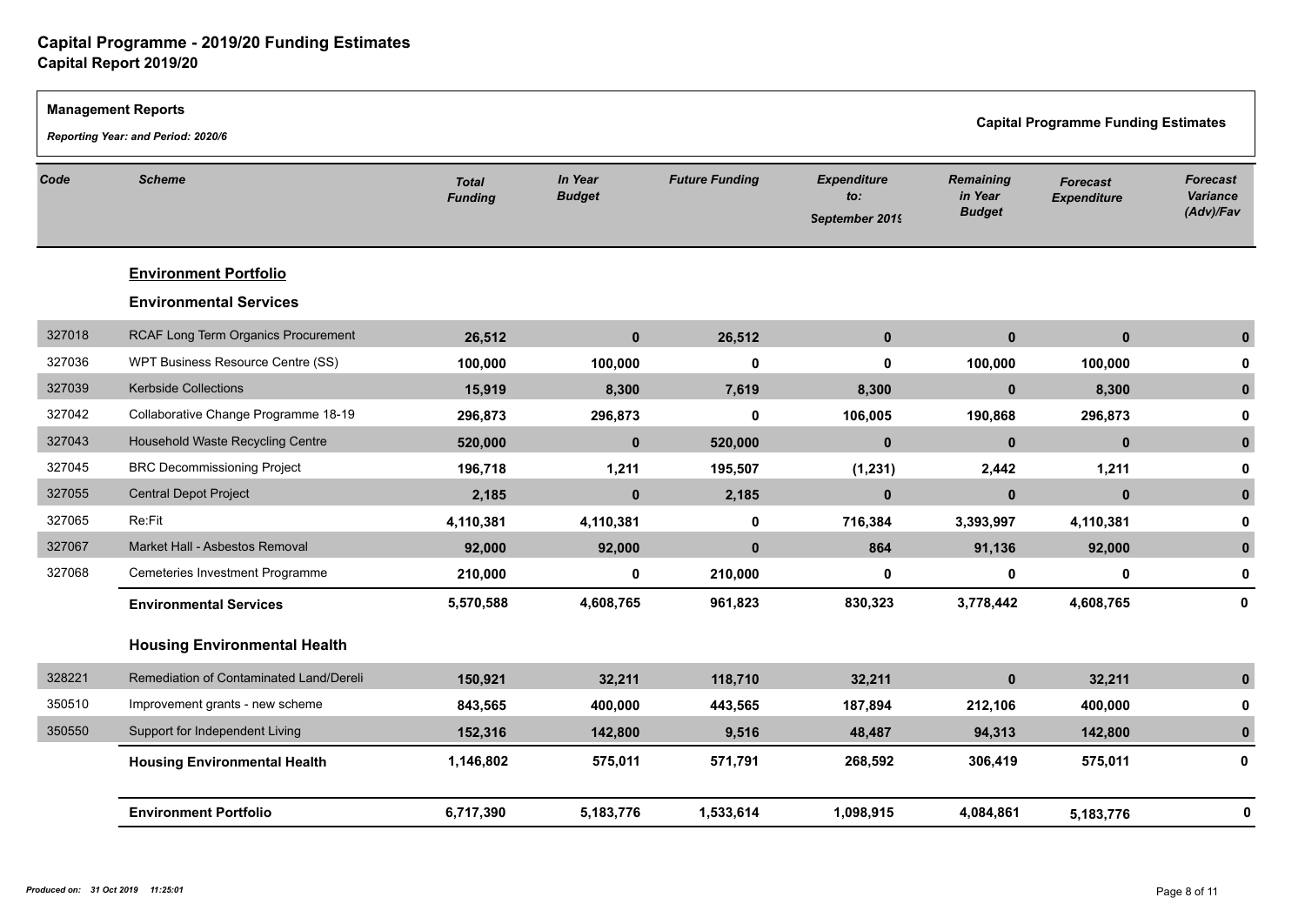|        | <b>Management Reports</b><br>Reporting Year: and Period: 2020/6 |                                |                          |                       |                                             |                                       | <b>Capital Programme Funding Estimates</b> |                                          |
|--------|-----------------------------------------------------------------|--------------------------------|--------------------------|-----------------------|---------------------------------------------|---------------------------------------|--------------------------------------------|------------------------------------------|
| Code   | <b>Scheme</b>                                                   | <b>Total</b><br><b>Funding</b> | In Year<br><b>Budget</b> | <b>Future Funding</b> | <b>Expenditure</b><br>to:<br>September 2019 | Remaining<br>in Year<br><b>Budget</b> | <b>Forecast</b><br><b>Expenditure</b>      | <b>Forecast</b><br>Variance<br>(Adv)/Fav |
|        | <b>Infrastructure Portfolio</b>                                 |                                |                          |                       |                                             |                                       |                                            |                                          |
|        | <b>Engineering Services</b>                                     |                                |                          |                       |                                             |                                       |                                            |                                          |
| 328040 | Cwm By Pass                                                     | 13,970                         | $\mathbf 0$              | 13,970                | $\mathbf{0}$                                | $\mathbf{0}$                          | $\mathbf{0}$                               |                                          |
| 328310 | Local Transport Fund                                            | 150,000                        | 150,000                  | $\mathbf 0$           | 0                                           | 150,000                               | 150,000                                    |                                          |
| 328315 | Local Transport Fund - Project Retention                        | 22,988                         | $\mathbf 0$              | 22,988                | $\mathbf{0}$                                | $\mathbf{0}$                          | $\mathbf{0}$                               | $\bf{0}$                                 |
| 328318 | Active Travel Fund                                              | 166,000                        | 166,000                  | 0                     | 284                                         | 165,716                               | 166,000                                    | 0                                        |
|        | <b>Engineering Services</b>                                     | 352,958                        | 316,000                  | 36,958                | 284                                         | 315,716                               | 316,000                                    | 0                                        |
|        | <b>Highways Network Management</b>                              |                                |                          |                       |                                             |                                       |                                            |                                          |
| 328063 | <b>Bridge Strengthening Works</b>                               | 1,311                          | $\mathbf 0$              | 1,311                 | $\mathbf 0$                                 | $\mathbf 0$                           | $\mathbf 0$                                |                                          |
| 328269 | Highways PB Imp. Works.                                         | 20,946                         | $\mathbf 0$              | 20,946                | 0                                           | 0                                     | $\mathbf 0$                                |                                          |
| 328270 | Highways Improvement Works                                      | 1,596,041                      | 889,227                  | 706,814               | 673,076                                     | 216,151                               | 889,227                                    |                                          |
| 328334 | <b>LGBI - Trinant Hall</b>                                      | 65,820                         | 420                      | 65,400                | 420                                         | 0                                     | 420                                        | 0                                        |
|        | <b>Highways Network Management</b>                              | 1,684,118                      | 889,647                  | 794,471               | 673,496                                     | 216,151                               | 889,647                                    | 0                                        |
|        | <b>Infrastructure Portfolio</b>                                 | 2,037,076                      | 1,205,647                | 831,429               | 673,780                                     | 531,867                               | 1,205,647                                  | 0                                        |
|        |                                                                 |                                |                          |                       |                                             |                                       |                                            |                                          |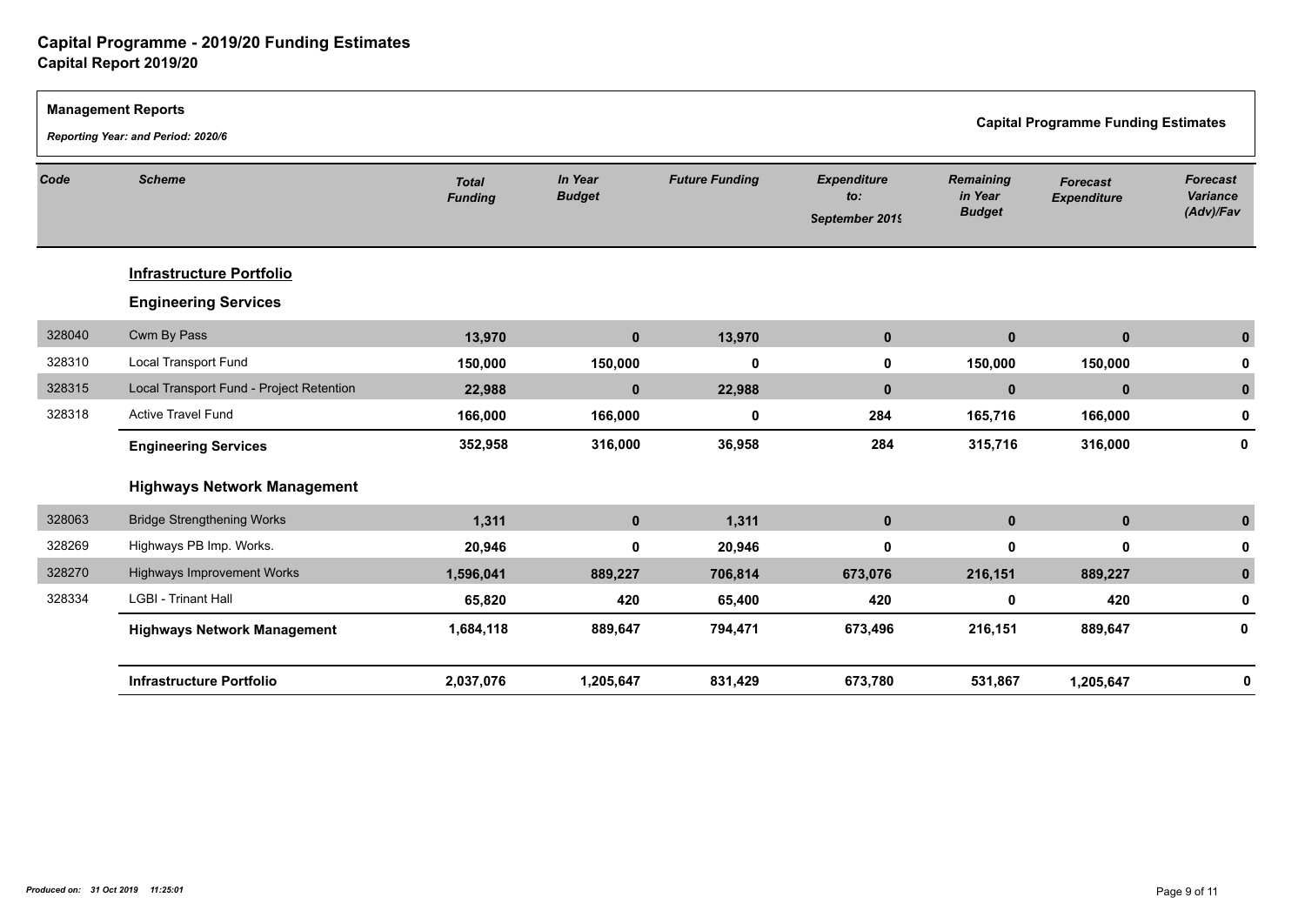|        | <b>Management Reports</b><br>Reporting Year: and Period: 2020/6 |                                |                          |                       |                                             | <b>Capital Programme Funding Estimates</b>   |                                       |                                          |  |
|--------|-----------------------------------------------------------------|--------------------------------|--------------------------|-----------------------|---------------------------------------------|----------------------------------------------|---------------------------------------|------------------------------------------|--|
| Code   | <b>Scheme</b>                                                   | <b>Total</b><br><b>Funding</b> | In Year<br><b>Budget</b> | <b>Future Funding</b> | <b>Expenditure</b><br>to:<br>September 2019 | <b>Remaining</b><br>in Year<br><b>Budget</b> | <b>Forecast</b><br><b>Expenditure</b> | <b>Forecast</b><br>Variance<br>(Adv)/Fav |  |
|        | <b>All Portfolios</b>                                           |                                |                          |                       |                                             |                                              |                                       |                                          |  |
|        | <b>All Portfolios</b>                                           |                                |                          |                       |                                             |                                              |                                       |                                          |  |
| 300300 | <b>City Deal</b>                                                | 233,500                        | 233,500                  | $\mathbf 0$           | $\mathbf{0}$                                | 233,500                                      | 233,500                               |                                          |  |
| 303990 | OS Capital Admin/Design & Supervision                           | 524,000                        | 524,000                  | $\mathbf 0$           | $\mathbf 0$                                 | 524,000                                      | 524,000                               |                                          |  |
| 321112 | Disabled Access - Special Programme                             | 28,388                         | 28,388                   | $\mathbf 0$           | 27,599                                      | 789                                          | 28,388                                |                                          |  |
| 324672 | The Company Shop - Tred                                         | 200,000                        | 3,037                    | 196,963               | 3,037                                       | $\mathbf 0$                                  | 3,037                                 | U                                        |  |
|        | <b>All Portfolios</b>                                           | 985,888                        | 788,925                  | 196,963               | 30,636                                      | 758,289                                      | 788,925                               | 0                                        |  |
|        | <b>All Portfolios</b>                                           | 985,888                        | 788,925                  | 196,963               | 30,636                                      | 758,289                                      | 788,925                               |                                          |  |